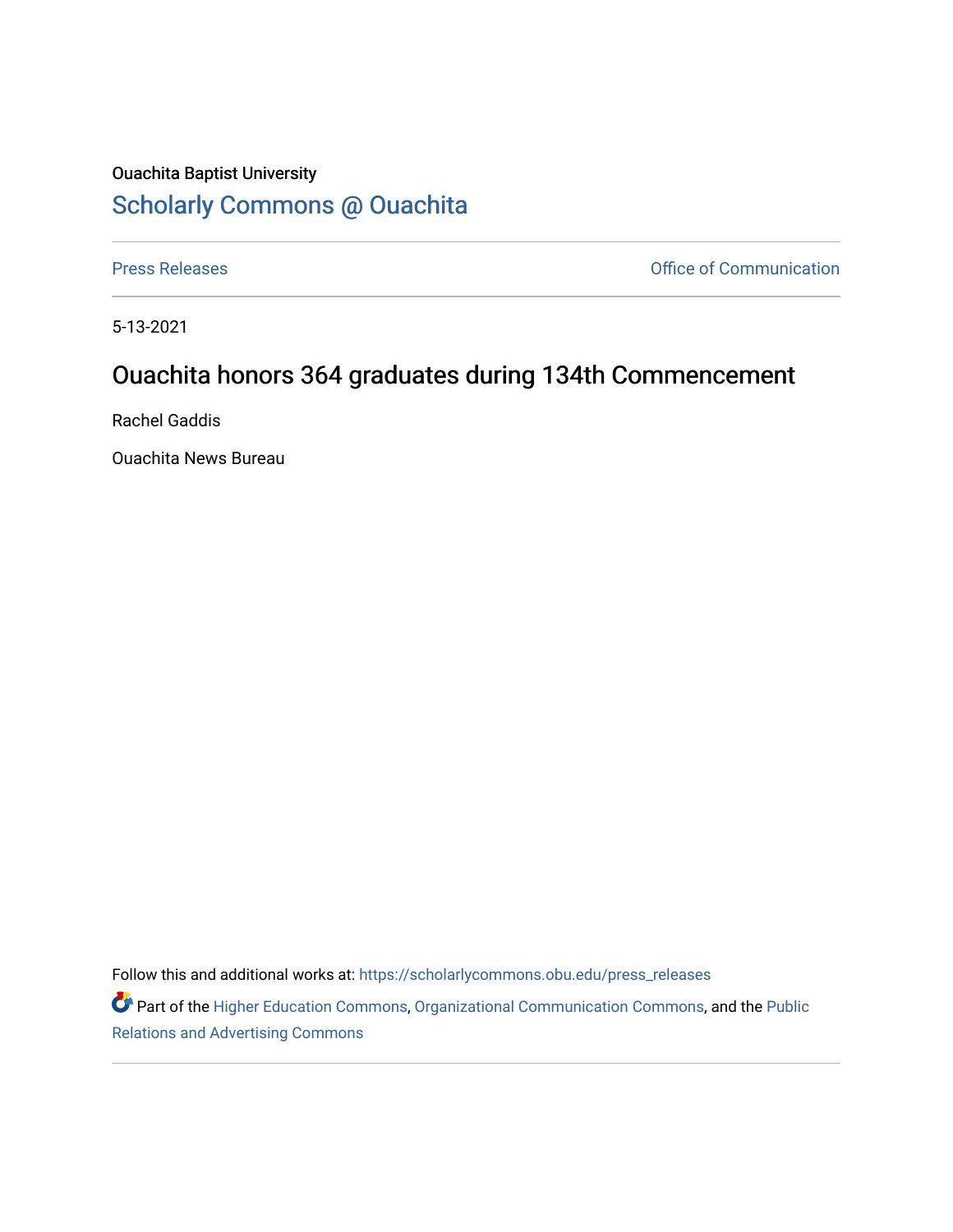

For immediate release **Ouachita honors 364 graduates during 134th Commencement**



*By Rachel Gaddis* May 12, 2021 For more information, contact OBU's news bureau at [newsbureau@obu.edu](mailto:newsbureau@obu.edu) or (870) 245-5206.

ARKADELPHIA, Ark.—Ouachita Baptist University celebrated 364 graduates from the class of 2021 during its 134<sup>th</sup> Commencement ceremony on Saturday, May 8. University officials conferred Bachelor of Arts, Bachelor of Science, Bachelor of Fine Arts, Bachelor of Music, Bachelor of Music Education and Associate of Arts degrees, with seven students receiving Ouachita's first ever post-baccalaureate certificates for dietetic internship.

The ceremony was held outdoors at Cliff Harris Stadium on Ouachita's campus, with Dr. Ben Sells, Ouachita president, presiding over the commencement exercises. The ceremony also was livestreamed at [www.livestream.com/obu](http://www.livestream.com/obu) for those unable to attend.

The recognized graduates featured 188 honor graduates, including 47 who graduated *summa cum laude* with a grade point average of 3.95 or higher, and 25 who graduated with a 4.0 GPA; 76 graduated *magna cum laude* (3.75 GPA); and 65 who graduated *cum laude* (3.5 GPA). University officials also recognized a record number of 53 graduates who completed Ouachita's Carl Goodson Honors Program.

As he began his [presidential remarks,](https://obu.edu/stories/blog/2021/05/progress-is-more-about-direction-than-speed-2021-commencement-address.php) Dr. Sells thanked the Class of 2021 for leading the Ouachita student body in a "long, challenging, tiring, yet ultimately successful year." In the COVID-19 pandemic,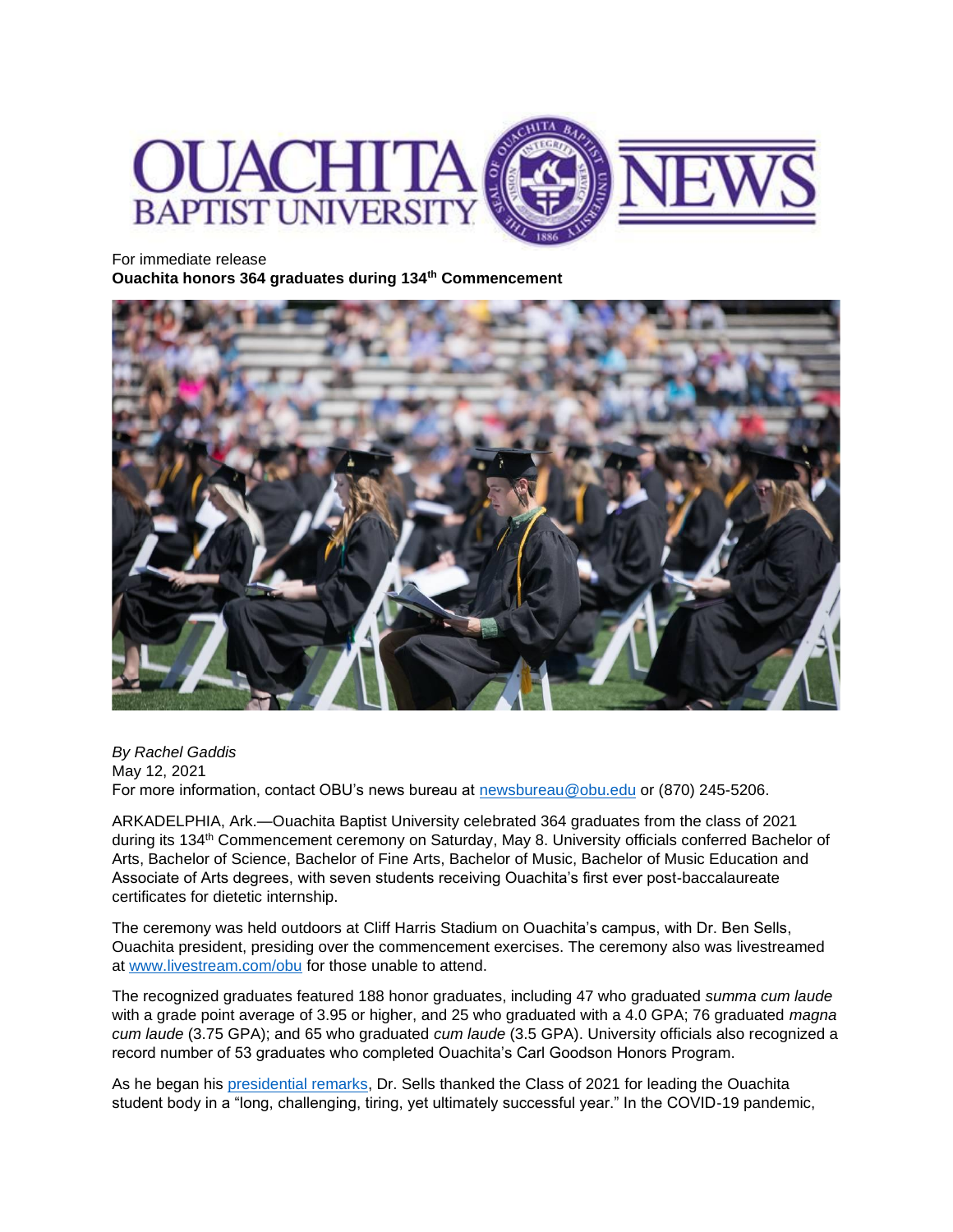Ouachita was one of few universities in the nation to complete in-person learning for entirety of the 2020- 2021 academic year, he noted.



*Picture 2* Photo by Abby Blankenship *Picture 1* Photo by Abby Blankenship



"You led by example to live and learn with new protocols," Sells said. "You found new ways to have a meaningful campus life. You persevered when it would have been easy to panic. You encouraged peers when spirits lagged. And, you gave us helpful advice.

"I want to declare to your family and to a watching world: see what these graduates have done! You give us hope and confidence for the future, and your successes should give you hope and confidence for your own future."

Addressing how, historically, global events such as wars, depressions and pandemics accelerate change, Dr. Sells offered the graduates advice as they will face new challenges and opportunities: *Progress is more about direction than speed.*

"Speed matters, but most of the time direction matters more," Sells said. "At Ouachita, we believe in God's larger redemptive purposes. We believe that history is moving in a direction; that God invites us personally to join Him in this journey; that through His work, our response and the help of the church, we're formed into the person God intends for us to become; to serve Him and our neighbor in all of our roles and places; and that, eventually, all that is wrong will be made right. All for eternity."

"That's progress with a purpose, progress that requires direction, progress that takes time," he added.





*Picture 3* Photo by Levi Dade *Picture 4* Photo by Abby Blankenship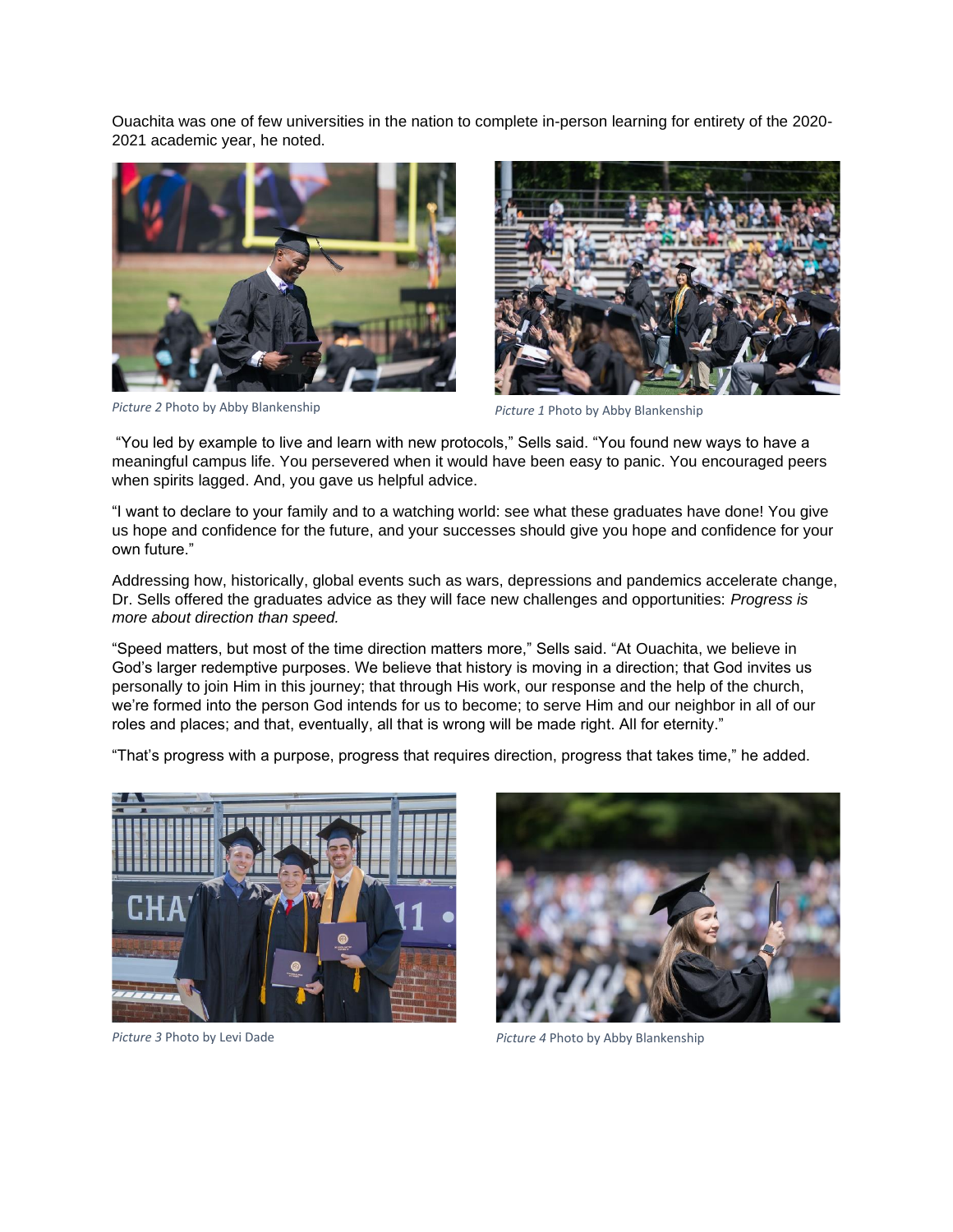"When you feel uncertain or alone, an experience we've all had this past year, remember that God is with us, desiring to work for your good and his purposes, day by day. Remember what you did this year, what we did together, a company of the committed, known as Ouachitonians, who didn't shrink away or just aim to survive, but succeeded in ways we couldn't have imagined."

"We're always proud of our graduates, but the Class of 2021 will be forever known for what you did and how you led," Sells said.

Senior Class President Chris Cobb led the invocation. Scripture reading was led by the top graduates from the Pruet School of Christian Studies: Kara DeLaune, a community & family services and Spanish double major from Conway, Ark., and Laura Beth Warner, a Christian studies/Christian ministries major from Benton, Ark.

Senior member of the faculty Dr. Ray Granade, professor of history and director of library services emeritus, led the processional as Commencement marshal. Honorary marshals included retiring emeritus faculty and staff members: Ian Cosh, vice president for community and international engagement emeritus; Dr. Danny Hays, professor of biblical studies and dean of the Pruet School of Christian Studies emeritus; Dr. Steve Hennagin, professor emeritus of mathematics; and Dr. Dave Ozmun, professor emeritus of communications.

Additionally, five graduates were recognized as commissioned Second Lieutenants in the U.S. Army: Ben Adair, a kinesiology and leisure studies/recreation major from Alexander, Ark.; Chris Cobb, a finance major from Little Rock, Ark.; Luke Hill, a biology major from Sheridan, Ark.; Anthony Kennedy, a Christian studies/Christian ministries major from Mena, Ark.; and Stephany Quintero, an accounting and finance double major from Arkadelphia, Ark. Graduate Joseph Presley, a biology major from Shreveport, La., also expects to be commissioned later this summer.

Ouachita Baptist University, a private liberal arts university in Arkadelphia, Ark., is in its 134<sup>th</sup> year as a Christ-centered learning community and is ranked the No. 2 "Regional College in the South" by *U.S. News & World Report.* In fall 2020, Ouachita recorded its highest enrollment in 20 years and its highestever four year graduation rate with the class of 2020. The class of 2020 also recorded a 97% career outcomes rate despite the pandemic. Learn more about the university's highly personal approach, reflected in a student/faculty ratio of 13:1, at [www.obu.edu.](http://www.obu.edu/)

Ouachita's May 2021, December 2020 and August 2020 graduates include the following, in order of hometown:

**Alexander, Ark.** – Bri Benton graduated May 2021 with a Bachelor of Arts degree in studio art.

**Alexandria, La.** – Kristi Roshto graduated *magna cum laude* May 2021 with a Bachelor of Arts degree in English.

**Allen, Texas** – Mandy Halbert graduated *cum laude* May 2021 with a Bachelor of Arts degree in graphic design and communications & media/multimedia journalism; Camilla Howarth graduated May 2021 with a Bachelor of Arts degree in business administration/marketing; Sydney Mendel graduated *cum laude* May 2021 with a Bachelor of Arts degree in biology and secondary education; Dominique Smith graduated *magna cum laude* May 2021 with a Bachelor of Arts degree in psychology and sociology.

**Amity, Ark.** – Tiffany Jackson graduated December 2020 with a Bachelor of Arts degree in biology and secondary education.

**Anna, Texas** – Katie Kemp graduated *summa cum laude* May 2021 with a Bachelor of Arts degree in communications & media/strategic communications.

**Argyle, Texas** – Tyler Duck graduated May 2021 with a Bachelor of Arts degree in business administration/sport management; Raegan Greer graduated *magna cum laude* May 2021 with a Bachelor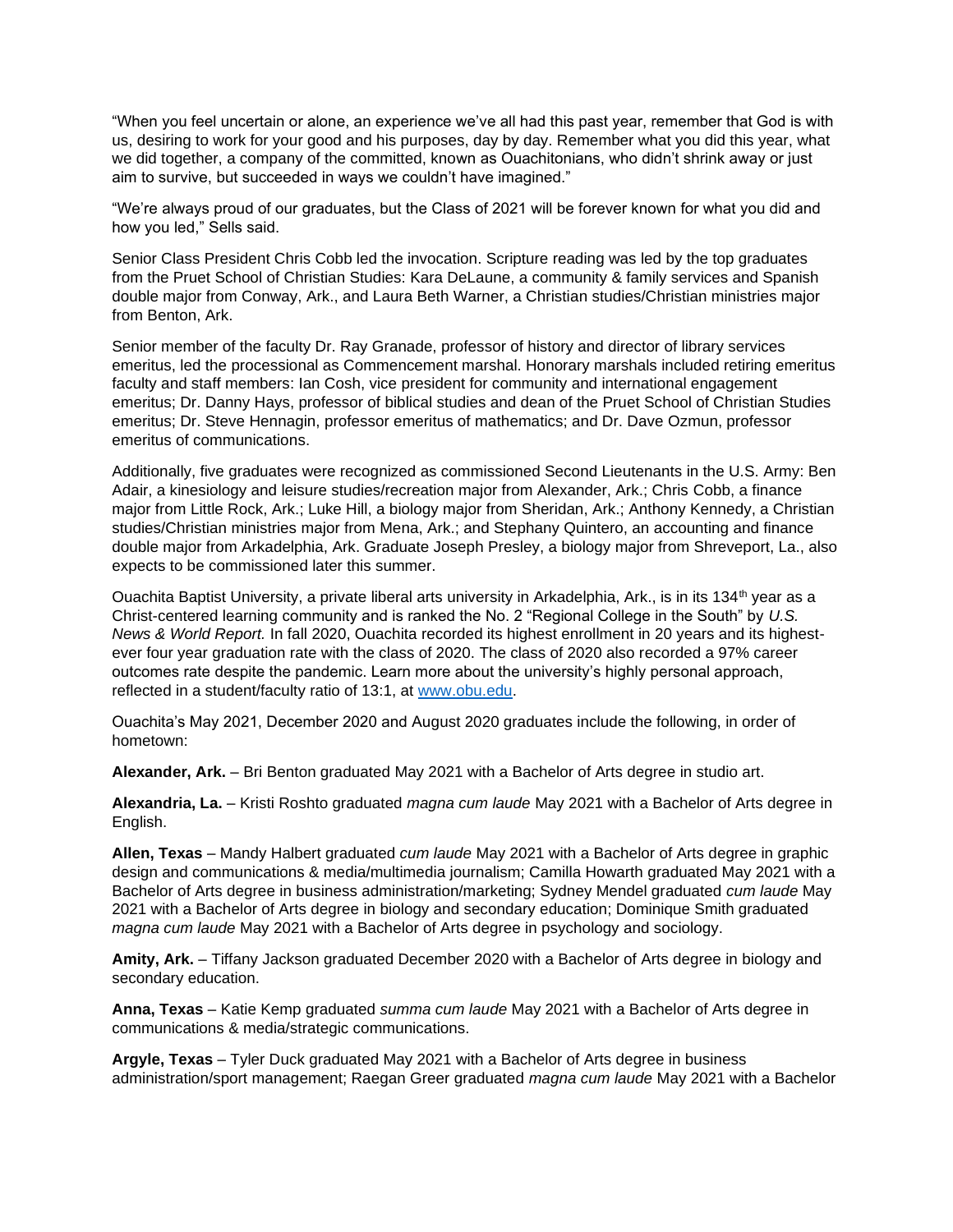of Arts degree in studio art; Ashley Harrison graduated May 2021 with a Bachelor of Arts degree in communications & media/visual media and film and Spanish.

**Arkadelphia, Ark.** – Jack Bennington graduated May 2021 with a Bachelor of Arts degree in communications & media/communication studies and sports media and Christian studies/Christian ministry; Griffin Brown graduated May 2021 with a Bachelor of Arts degree in biology; Preston Crowder graduated *magna cum laude* May 2021 with a Bachelor of Arts degree in communications & media/sports media; Gabriel Curlin graduated December 2020 with a Bachelor of Arts degree in kinesiology & leisure studies/fitness and philosophy; Joe Elmore graduated May 2021 with a Bachelor of Arts degree in elementary education; Jared Garner graduated *magna cum laude* May 2021 with a Bachelor of Arts degree in accounting and finance; Nicholas Gerber graduated *cum laude* May 2021 with a Bachelor of Science degree in biology; Allie Harris graduated *summa cum laude* May 2021 with a Bachelor of Science degree in biomedical sciences; Ryan Motl graduated May 2021 with a Bachelor of Arts degree in communications & media/visual media and film; Zach Nance graduated May 2021 with a Bachelor of Arts degree in accounting and finance; Stephany Quintero graduated *summa cum laude* May 2021 with a Bachelor of Arts degree in accounting and finance; Emilee Roberson graduated *cum laude* May 2021 with a Bachelor of Arts degree in communication sciences and disorders; Blanca Rodriguez graduated December 2020 with a Bachelor of Science degree in nutrition & dietetics; Taylor Savage graduated *summa cum laude* May 2021 with a Bachelor of Science degree in biomedical sciences; Alexis Summerford graduated *summa cum laude* May 2021 with a Bachelor of Science degree in biology and chemistry; Abby Turner graduated *magna cum laude* May 2021 with a Bachelor of Arts degree in communications & media/strategic communications; Bennett Weidemann graduated *magna cum laude* May 2021 with a Bachelor of Arts degree in interdisciplinary studies.

**Arlington, Tenn.** – John Webb graduated May 2021 with a Bachelor of Arts degree in history.

**Arlington, Texas** – Holly Shipp graduated May 2021 with a Bachelor of Arts degree in Christian studies/biblical studies, Christian ministry and Christian missions.

**Austin, Texas** – Hannah Anderson graduated *magna cum laude* May 2021 with a Bachelor of Music degree in musical theatre.

**Batesville, Ark.** – Luke Livingston graduated *magna cum laude* May 2021 with a Bachelor of Science degree in biomedical sciences.

**Bauxite, Ark.** – Valery Cotton graduated May 2021 with a Bachelor of Arts degree in kinesiology & leisure studies/exercise science.

**Beebe, Ark.** – Madison Allen graduated May 2021 with a Bachelor of Arts degree in biology and Spanish; Erin McNully graduated *summa cum laude* May 2021 with a Bachelor of Arts degree in accounting.

**Bellflower, Calif.** – Aryana Gardner graduated May 2021 with a Bachelor of Arts degree in music industry.

**Benton, Ark.** – Kelsey Archer graduated December 2020 with a Bachelor of Arts degree in elementary education; Rachel David graduated December 2020 with a Bachelor of Arts degree in biology and Spanish; Emme Edmondson graduated *summa cum laude* May 2021 with a Bachelor of Science degree in biology; Jordan Ford graduated *cum laude* May 2021 with a Bachelor of Arts degree in elementary education; Sarah Freeze graduated *magna cum laude* May 2021 with a Bachelor of Science degree in computer science and applied mathematics; Will Guerra graduated *summa cum laude* May 2021 with a Bachelor of Arts degree in finance and political science; Steven Hampel graduated May 2021 with a Bachelor of Science degree in engineering physics; Michael Harmon graduated *magna cum laude* May 2021 with a Bachelor of Science degree in computer science and applied mathematics; Katie Harmon graduated *magna cum laude* May 2021 with a Bachelor of Arts degree in mathematics and secondary education; Jennie Johnson graduated *magna cum laude* May 2021 with a Bachelor of Arts degree in communication sciences and disorders; Gracie Jones graduated *summa cum laude* May 2021 with a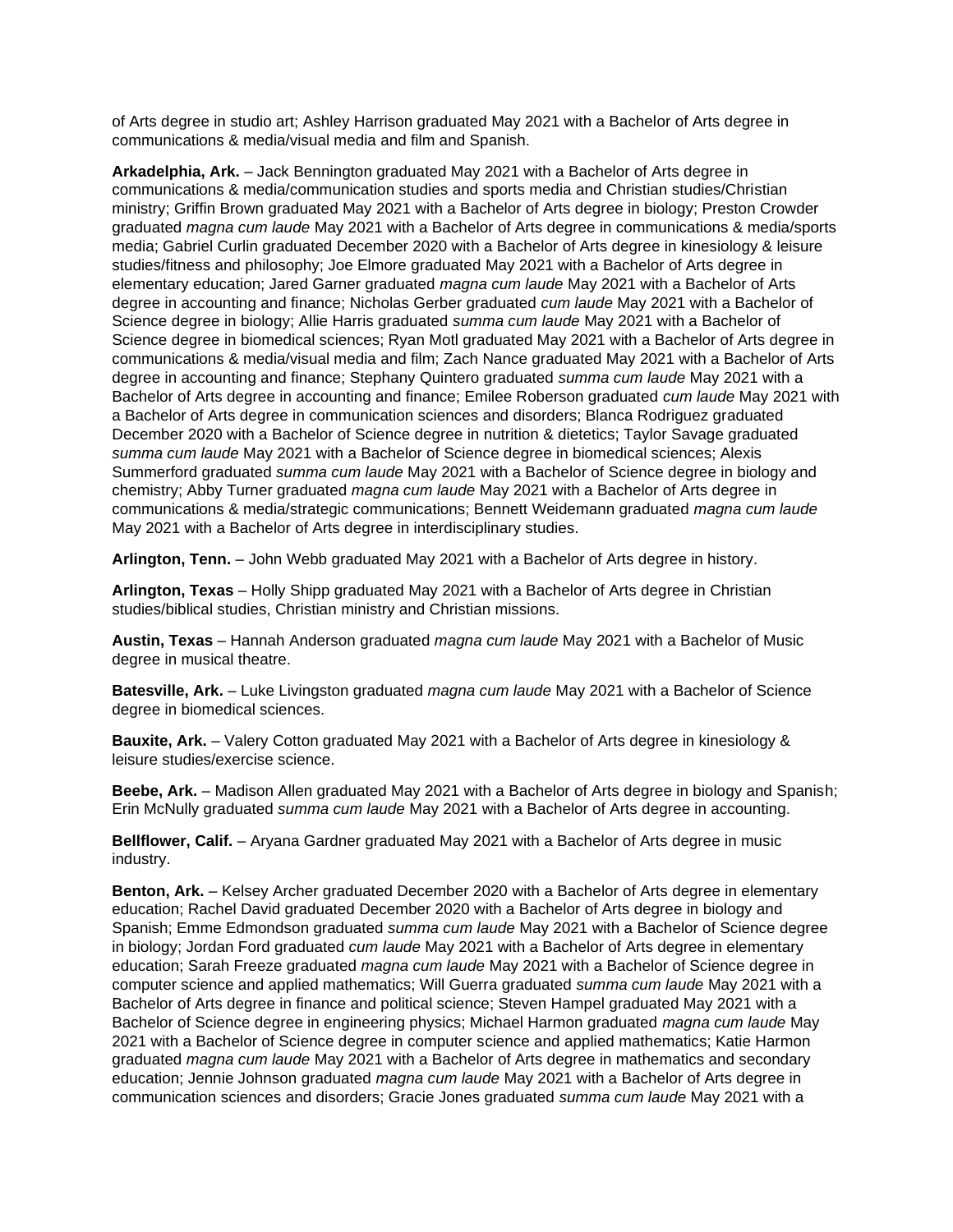Bachelor of Science degree in biology; Ansley McDonald graduated *magna cum laude* May 2021 with a Bachelor of Music Education degree in choral education; Brooke Snyder graduated *summa cum laude* May 2021 with a Bachelor of Arts degree in communication sciences and disorders; Allison Strickland graduated May 2021 with aPost-Baccalaureate Certificate degree in dietetic internship; Abby Walker graduated *cum laude* May 2021 with a Bachelor of Science degree in biology; Laura Beth Warner graduated *summa cum laude* May 2021 with a Bachelor of Arts degree in Christian studies/Christian ministry; Carlee West graduated *cum laude* May 2021 with a Bachelor of Arts degree in biology; Mason Woolbright graduated May 2021 with a Bachelor of Arts degree in business administration/management and entrepreneurship.

**Bentonville, Ark.** – Mike Andrus graduated May 2021 with a Bachelor of Arts degree in finance; Ali Chapman graduated *summa cum laude* May 2021 with a Bachelor of Arts degree in business administration/management and marketing; Lindsey Crowder graduated May 2021 with a Bachelor of Arts degree in psychology and sociology; Rylie Slone graduated *summa cum laude* May 2021 with a Bachelor of Arts degree in political science and Christian studies/Christian missions.

**Birmingham, Ala.** – Fallon Carder graduated May 2021 with a Bachelor of Arts degree in philosophy and Christian studies/biblical studies and Christian theology.

**Biscoe, Ark.** – Brittney Hubbard graduated May 2021 with a Bachelor of Arts degree in psychology and sociology.

**Bismarck, Ark.** – Travis Hankins graduated *magna cum laude* May 2021 with a Bachelor of Arts degree in applied physics and a Bachelor of Science degree in chemistry; Jana Hardage graduated *cum laude* May 2021 with a Bachelor of Arts degree in interdisciplinary studies; Ashlee Stewart graduated May 2021 with a Post-Baccalaureate Certificate degree in dietetic internship.

**Blytheville, Ark.** – Josh Plunkett graduated May 2021 with a Bachelor of Arts degree in kinesiology & leisure studies/recreation and sports administration.

**Booneville, Ark.** – Sabreena Thompson graduated *magna cum laude* May 2021 with a Bachelor of Arts degree in Christian studies/Christian missions.

**Bossier City, La.** – Bryson Vance graduated May 2021 with a Bachelor of Arts degree in English.

**Bryant, Ark.** – Ben Adair graduated *magna cum laude* May 2021 with a Bachelor of Arts degree in kinesiology & leisure studies/recreation and sports administration; Hannah Adair graduated *cum laude* May 2021 with a Bachelor of Fine Arts degree in musical theatre; Scarlett Castleberry graduated *magna cum laude* May 2021 with a Bachelor of Arts degree in psychology and communications & media/integrated communications; Erin Chappell graduated *magna cum laude* May 2021 with a Bachelor of Science degree in biology; James Lasley graduated May 2021 with a Bachelor of Arts degree in Christian studies/Christian ministry and biblical studies; Ryan Lynch graduated May 2021 with a Bachelor of Fine Arts degree in musical theatre; Luke Wagner graduated December 2020 with a Bachelor of Arts degree in elementary education; Russell Wallace graduated May 2021 with a Bachelor of Science degree in biology; Julianne Weaver graduated *cum laude* May 2021 with a Bachelor of Science degree in biology.

**Burleson, Texas** – Ashlynne Turner graduated December 2020 with a Bachelor of Music Education degree in instrumental education; Jasper Capaciete graduated May 2021 with a Bachelor of Arts degree in kinesiology & leisure studies/pre-professional studies.

**Cabot, Ark.** – Gabby Grau graduated *magna cum laude* May 2021 with a Bachelor of Arts degree in Christian studies/biblical studies and Christian theology; Elizabeth Ring graduated *cum laude* May 2021 with a Bachelor of Fine Arts degree in musical theatre; Autumn Romines graduated May 2021 with a Bachelor of Fine Arts degree in musical theatre; Miya Tatum graduated *magna cum laude* May 2021 with a Bachelor of Arts degree in English; Ryane Thurman graduated *magna cum laude* May 2021 with a Bachelor of Science degree in biomedical sciences; Jennifer Wallace graduated *cum laude* May 2021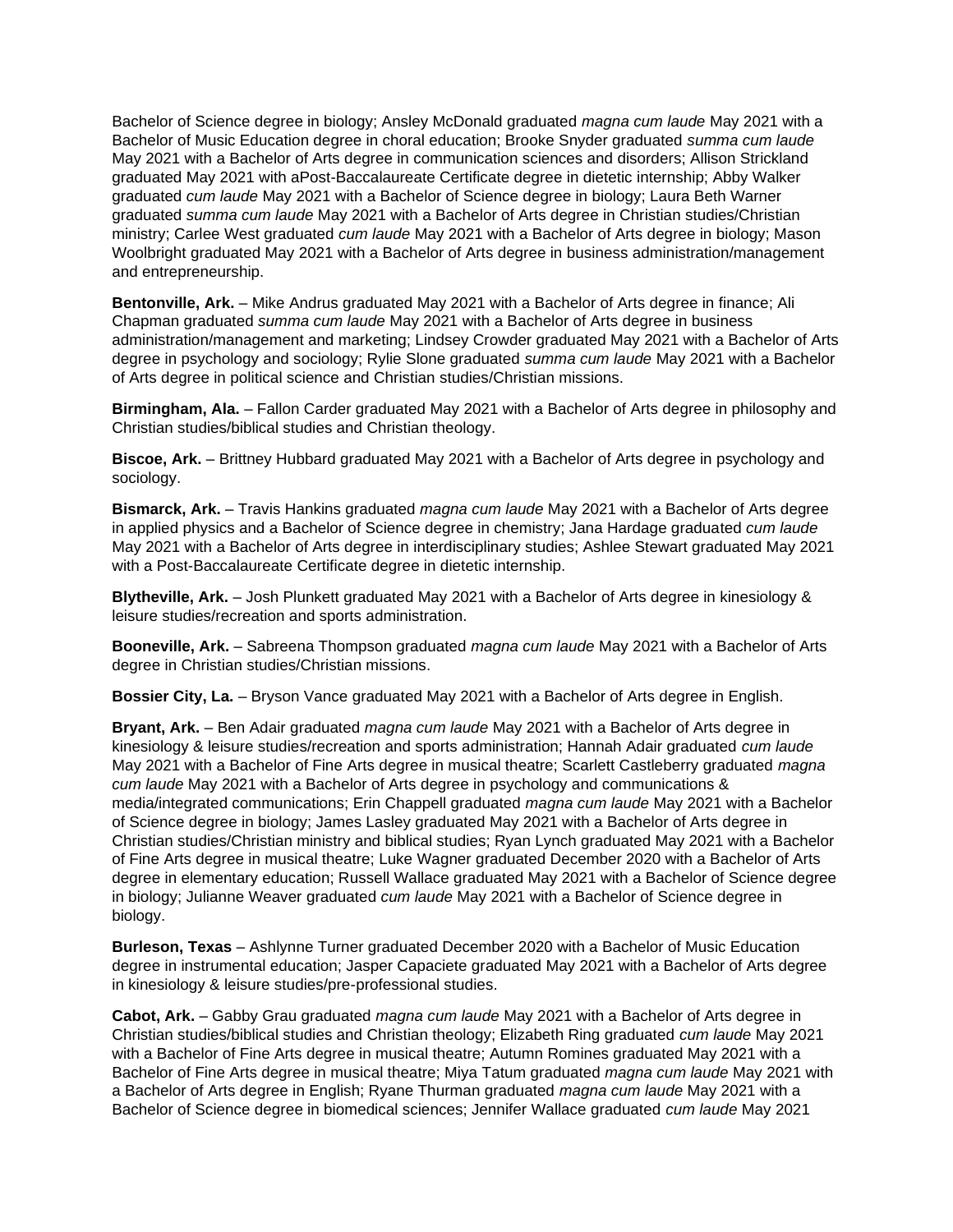with a Bachelor of Science degree in biology; Hannah Wooten graduated *magna cum laude* May 2021 with a Bachelor of Arts degree in psychology and English.

**Camden, Ark.** – Mason Holder graduated May 2021 with a Bachelor of Arts degree in middle school education; Madeline Knight graduated *summa cum laude* May 2021 with a Bachelor of Arts degree in community and family services.

**Canton, Texas** – Carli Copell graduated *cum laude* May 2021 with a Bachelor of Arts degree in psychology and sociology; Sloane Precure graduated *summa cum laude* May 2021 with a Bachelor of Science degree in biology.

**Carrollton, Texas** – Jacob Brown graduated *cum laude* May 2021 with a Bachelor of Arts degree in psychology; Allan Schroeder graduated May 2021 with a Bachelor of Music degree in worship arts; Olivia White graduated May 2021 with a Bachelor of Arts degree in business administration/management.

**Centerville, Mo.** – Michaela Allen graduated May 2021 with a Bachelor of Arts degree in Christian studies/Christian ministry.

**Chandler, Ariz.** – Hayley Smith graduated May 2021 with a Bachelor of Arts degree in business administration/marketing.

**Cisco, Texas** – Hannah Stuart graduated May 2021 with a Bachelor of Arts degree in kinesiology & leisure studies/pre-professional studies.

**Clarksville, Ark.** – Breanna Parker graduated *magna cum laude* May 2021 with a Bachelor of Arts degree in elementary education; Brooklyn Parker graduated *magna cum laude* May 2021 with a Bachelor of Arts degree in business administration/entrepreneurship.

**Clinton, Ark. –** Taylor Huggins graduated *magna cum laude* May 2021 with a Bachelor of Arts degree in communication sciences and disorders.

**Colorado Springs, Colo.** – Kaitlyn Jertberg graduated May 2021 with a Bachelor of Arts degree in Christian studies/Christian theology; Lucas Scaggs graduated *summa cum laude* May 2021 with a Bachelor of Arts degree in finance.

**Columbia, Mo.** – Jacob Ragsdell graduated May 2021 with a Bachelor of Arts degree in business administration/management.

**Conroe, Texas** – Melodie DuBose graduated *cum laude* May 2021 with a Bachelor of Music degree in musical theatre.

**Conway, Ark.** – Taryn Bewley graduated *summa cum laude* May 2021 with a Bachelor of Arts degree in political science and psychology; Caleb Crow graduated *cum laude* May 2021 with a Bachelor of Science degree in biology; Kara DeLaune graduated *summa cum laude* May 2021 with a Bachelor of Arts degree in Spanish and community and family services; Anna Drennan graduated May 2021 with a Bachelor of Arts degree in biology; Grant Hogan graduated May 2021 with a Bachelor of Arts degree in business administration/entrepreneurship; Jacob Rogers graduated May 2021 with a Bachelor of Arts degree in computer science; Abby Shourd graduated *magna cum laude* May 2021 with a Bachelor of Music Education degree in choral education; Trey Starkey graduated May 2021 with a Bachelor of Arts degree in business administration/management; Elizabeth Steely graduated *summa cum laude* May 2021 with a Bachelor of Arts degree in communications & media/multimedia journalism, sports media, strategic communications and communication studies; Madeline Steely graduated *summa cum laude* May 2021 with a Bachelor of Science degree in nutrition & dietetics; Vanessa Sewell graduated December 2020 with a Bachelor of Arts degree in interdisciplinary studies.

**Corsicana, Texas** – Adrianna Arreola graduated May 2021 with a Bachelor of Arts degree in business administration/management.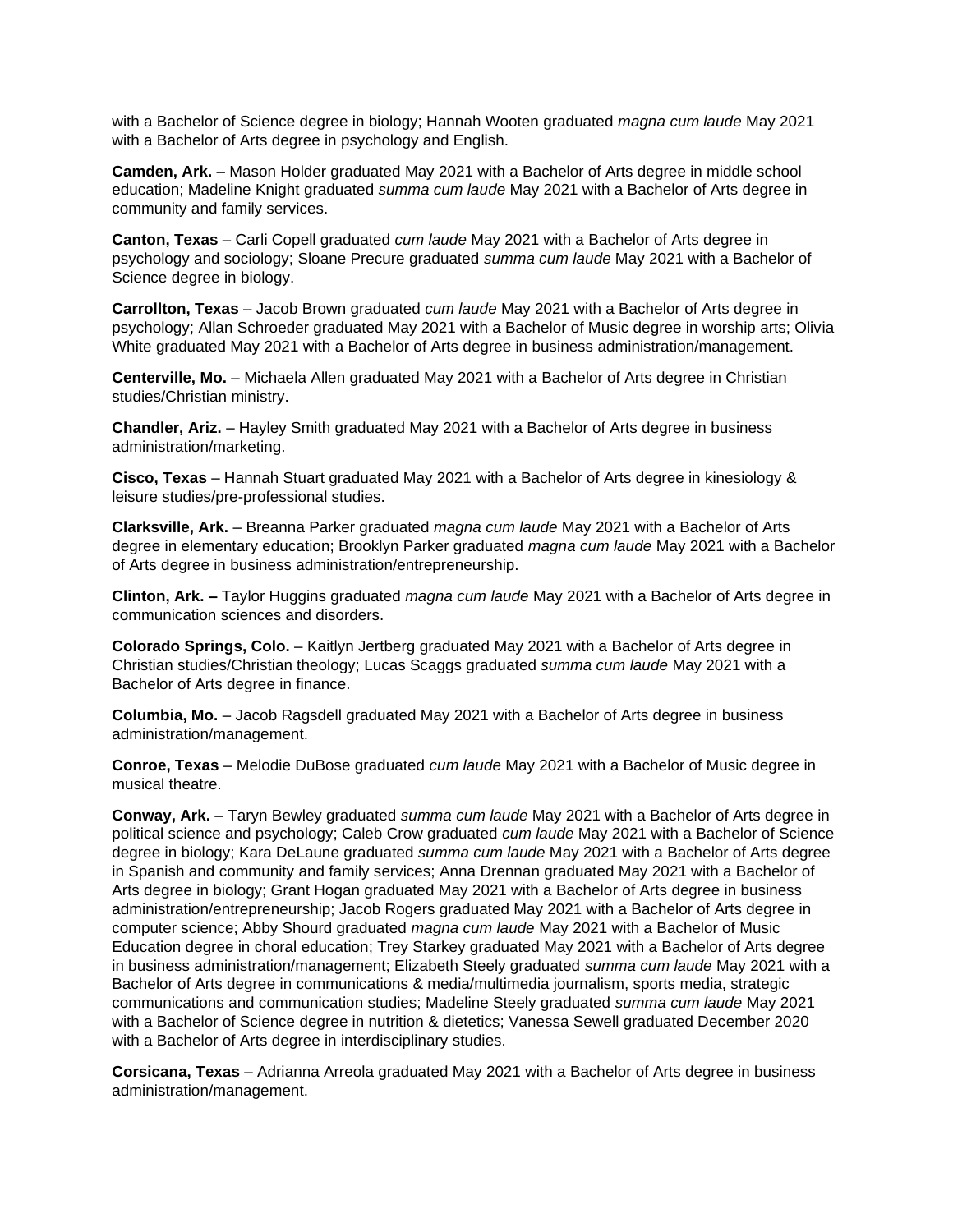**Cove, Ark.** – Harly Dearing graduated *summa cum laude* May 2021 with a Bachelor of Arts degree in accounting, finance and business administration/management.

**Dallas, Texas** – Kaleb McAdams graduated May 2021 with a Bachelor of Arts degree in history and secondary education; Jonathan Rubin graduated *cum laude* May 2021 with a Bachelor of Arts degree in middle school education.

**Dardanelle, Ark.** – Andrew Papasan graduated May 2021 with aAssociate of Arts degree in Christian studies.

**De Queen, Ark.** – Grace Gallagher graduated *cum laude* May 2021 with a Bachelor of Science degree in biology.

**De Valls Bluff, Ark.** – Leah Miller graduated May 2021 with a Bachelor of Arts degree in biology.

**Delight, Ark.** – Alex Harris graduated May 2021 with a Bachelor of Arts degree in finance.

**D'Hanis, Texas** – Hallie Lynch graduated *summa cum laude* December 2020 with a Bachelor of Arts degree in community and family services.

**Eads, Tenn.** – Bec Braly graduated *magna cum laude* May 2021 with a Bachelor of Arts degree in Christian studies/Christian missions and Christian theology.

**Edmond, Okla.** – Madi Rawls graduated *cum laude* May 2021 with a Bachelor of Arts degree in music and psychology.

**England, Ark.** – Brayden Brazeal graduated *cum laude* May 2021 with a Bachelor of Arts degree in kinesiology leisure studies/pre-professional studies.

**Fayetteville, Ark.** – Elizabeth Costner graduated *cum laude* May 2021 with a Bachelor of Arts degree in kinesiology & leisure studies/exercise science; Bates Yoakum graduated May 2021 with a Bachelor of Arts degree in communications & media/sports media.

**Flower Mound, Texas** – Charlece Lake graduated May 2021 with a Bachelor of Arts degree in elementary education; Stephanie Weatherford graduated *magna cum laude* May 2021 with a Bachelor of Arts degree in social justice studies.

**Fordyce, Ark.** – McKenzie Smith graduated *magna cum laude* May 2021 with a Bachelor of Science degree in biology.

**Foreman, Ark.** – Erica Klitz graduated May 2021 with a Bachelor of Science degree in nutrition & dietetics.

**Forney, Texas** – Cole Alexander graduated *summa cum laude* May 2021 with a Bachelor of Arts degree in political science and business administration/management; Michael Burer graduated May 2021 with a Bachelor of Music Education degree in instrumental education; Ben Lewis graduated *cum laude* May 2021 with a Bachelor of Arts degree in Christian studies/biblical studies and theology; Ben Swanger graduated *cum laude* May 2021 with a Bachelor of Arts degree in communications & media/sports media.

**Fort Smith, Ark. –** Lucas Riley graduated *cum laude* May 2021 with a Bachelor of Arts degree in political science and computer science.

**Fort Worth, Texas** – Richie Blosch graduated December 2020 with a Bachelor of Music Education degree in instrumental education; Tori Herbert graduated May 2021 with a Bachelor of Arts degree in business administration/management and marketing; Victoria Kunselman graduated *cum laude* May 2021 with a Bachelor of Arts degree in kinesiology & leisure studies/pre-professional studies; Meagan North graduated May 2021 with a Bachelor of Arts degree in communications & media/strategic communications.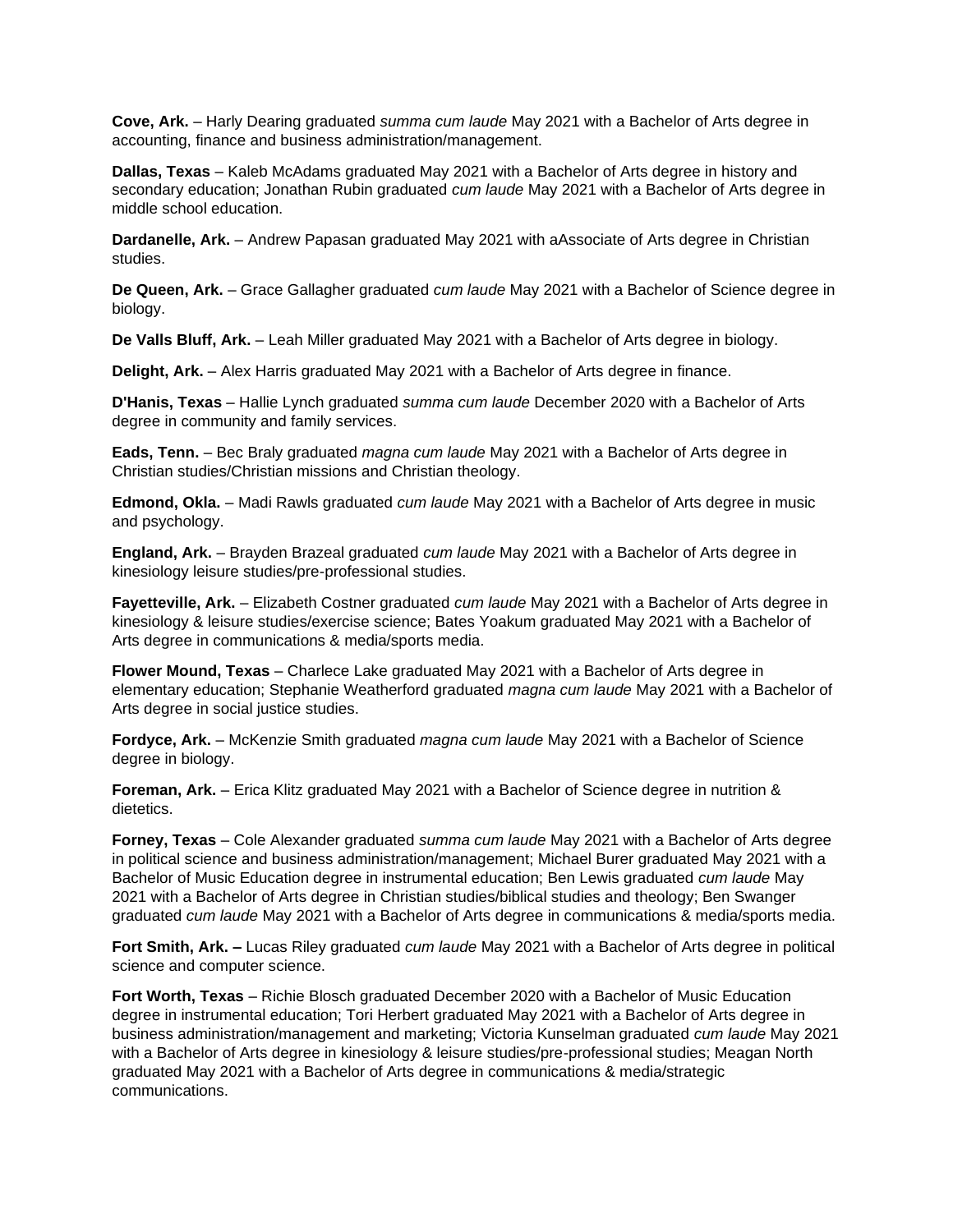**Frisco, Texas** – Jarod Free graduated May 2021 with a Bachelor of Arts degree in business administration/entrepreneurship; Lydia Gaffner graduated May 2021 with a Bachelor of Arts degree in business administration/management and marketing; Vaughn Stresow graduated May 2021 with a Bachelor of Arts degree in finance; Devin Wyatt graduated May 2021 with a Bachelor of Arts degree in business administration/management.

**Gainesville, Texas** – Addison Mercer graduated *magna cum laude* May 2021 with a Bachelor of Arts degree in kinesiology & leisure studies/exercise science.

**Garland, Texas** – Bailey Buettner graduated *magna cum laude* May 2021 with a Bachelor of Arts degree in psychology and Christian studies/Christian missions; Carmen Scott graduated *cum laude* December 2020 with a Bachelor of Arts degree in biblical languages and Christian studies/biblical studies; Peyton Stone graduated May 2021 with a Bachelor of Arts degree in business administration/management; Chloe Workman graduated May 2021 with a Bachelor of Arts degree in elementary education.

**Glenwood, Ark.** – Jared Wright graduated May 2021 with a Bachelor of Arts degree in finance.

**Greenbrier, Ark.** – Hannah Davis graduated May 2021 with a Bachelor of Science degree in biology; Savannah Henthorne graduated *magna cum laude* May 2021 with a Bachelor of Arts degree in business administration/entrepreneurship.

**Greenville, Miss.** – Eric Brown graduated December 2020 with a Bachelor of Arts degree in kinesiology & leisure studies/recreation and sports administration

**Greenville, Texas** – Brooklyn Jennings graduated May 2021 with a Bachelor of Arts degree in theatre arts education; Bailey Swanson graduated *magna cum laude* May 2021 with a Bachelor of Arts degree in Christian studies/biblical studies and Christian ministry.

**Greenwood, Ark.** – Hannah Johnston graduated May 2021 with a Bachelor of Arts degree in Christian studies/Christian ministry and Christian missions.

**Gulfport, Miss.** – Alex Van Nice graduated *magna cum laude* May 2021 with a Bachelor of Arts degree in community and family services.

**Gunter, Texas** – Nicolas Gonzalez graduated *cum laude* May 2021 with a Bachelor of Arts degree in kinesiology & leisure studies/pre-professional studies.

**Gurdon, Ark.** – Jazmine Johnson graduated May 2021 with a Bachelor of Arts degree in elementary education; Houstin Kirkpatrick graduated May 2021 with a Bachelor of Arts degree in communications & media/strategic communications; Bri Smith graduated May 2021 with a Bachelor of Arts degree in elementary education.

**Harare, Zimbabwe** – Hannah Cohen graduated May 2021 with a Bachelor of Arts degree in graphic design.

**Harrison, Ark.** – Natalie Ward graduated *magna cum laude* May 2021 with a Bachelor of Arts degree in accounting and finance.

**Haskell, Ark.** – Jon Johnson graduated May 2021 with a Bachelor of Arts degree in kinesiology & leisure studies/recreation and sports administration.

**Heath, Texas** – Ryan Wilson graduated *summa cum laude* May 2021 with a Bachelor of Arts degree in kinesiology & leisure studies/exercise science.

**Hensley, Ark.** – Lauren Williams graduated May 2021 with a Bachelor of Fine Arts degree in graphic design.

**Hooks, Texas** – Brandon Taylor graduated May 2021 with a Bachelor of Arts degree in Christian studies.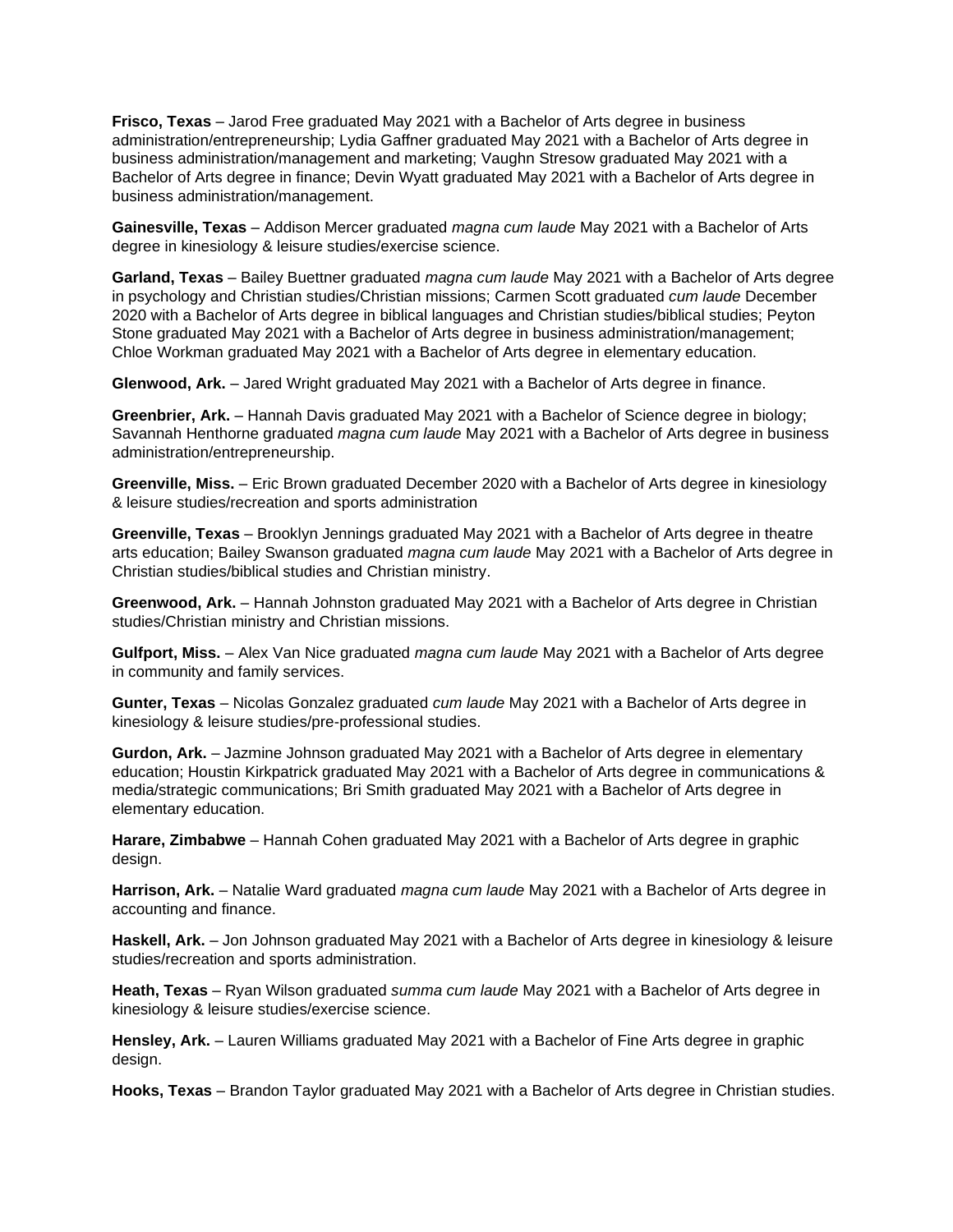**Hope, Ark.** – Mackenzie Lafferty graduated December 2020 with a Bachelor of Arts degree in communication sciences and disorders.

**Hot Springs National Park, Ark**. – Cloe Johnson graduated May 2021 with a Bachelor of Arts degree in Spanish and Christian studies/Christian ministry.

**Hot Springs, Ark.** – Kayla Brown graduated May 2021 with a Bachelor of Arts degree in kinesiology & leisure studies/pre-professional studies and Spanish; Sabrina Chambers graduated December 2020 with a Bachelor of Science degree in nutrition & dietetics; Brooke Horton graduated May 2021 with a Bachelor of Arts degree in finance and business administration/management; Katelyn Lance graduated *cum laude* May 2021 with a Bachelor of Arts degree in communications & media/strategic communications; Megan Mosley graduated *cum laude* May 2021 with a Bachelor of Arts degree in communication sciences and disorders; Mady Cate Rottinghaus graduated *cum laude* May 2021 with a Bachelor of Arts degree in Spanish and a Bachelor of Science degree in biology; Stuart Sowerbutts graduated *magna cum laude* May 2021 with a Bachelor of Arts degree in music industry; Mallory Whitson graduated *cum laude* May 2021 with a Bachelor of Arts degree in English.

**Houston, Texas** – John Berry graduated May 2021 with a Bachelor of Arts degree in interdisciplinary studies; Nathan Wuellner graduated May 2021 with a Bachelor of Arts degree in business administration/marketing.

**Hoxie, Ark.** – Shelby Vassar graduated May 2021 with a Bachelor of Arts degree in Christian studies/Christian missions and Christian ministry.

**Hurst, Texas** – Mackenzie Stewart graduated May 2021 with a Bachelor of Arts degree in graphic design.

**Imperial, Mo.** – Hannah Spears graduated May 2021 with a Bachelor of Arts degree in music industry.

**Independence, Miss.** – Cole Kelly graduated *cum laude* May 2021 with a Bachelor of Arts degree in kinesiology & leisure studies/exercise science

**Irving, Texas** – Brittany Burr graduated *cum laude* May 2021 with a Bachelor of Arts degree in elementary education; Mara Gillispie graduated May 2021 with a Bachelor of Arts degree in communications & media/strategic communications.

**Jacksonville, Ark.** – Barrett Malone graduated May 2021 with a Bachelor of Arts degree in finance and business administration/management.

**Jacksonville, Fla.** – Jenna Whitlow graduated *cum laude* May 2021 with a Bachelor of Arts degree in studio art and history.

**Jessieville, Ark.** – Steven Benson graduated *cum laude* May 2021 with a Bachelor of Arts degree in finance and business administration/management.

**Johannesburg, South Africa** – Zeb Barrett graduated December 2020 with a Bachelor of Arts degree in communications & media/visual media and film.

**Jonesboro, Ark.** – Bethany Crawley graduated *magna cum laude* May 2021 with a Bachelor of Music Education degree in instrumental education; Grace Roark graduated May 2021 with a Bachelor of Arts degree in middle school education; Aubrey Rogers graduated *magna cum laude* December 2020 with a Bachelor of Arts degree in Spanish.

**Junction City, Ark.** – KeAndre Evans graduated December 2020 with a Bachelor of Arts degree in kinesiology & leisure studies/fitness.

**Katy, Texas** – Sarah Rush graduated *summa cum laude* December 2020 with a Bachelor of Arts degree in communications & media/strategic communications and Spanish.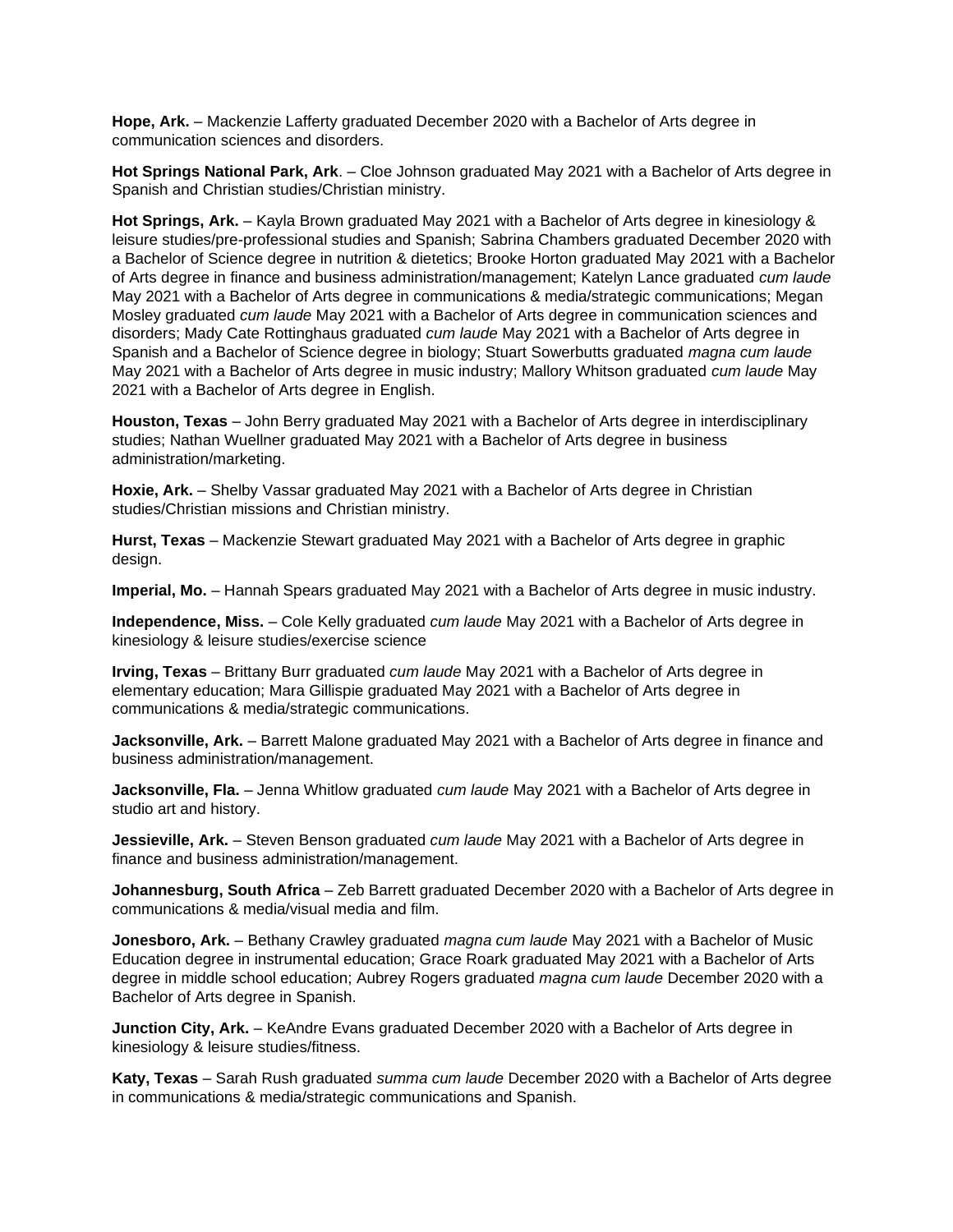**Keithville, La.** – Caity Hatchett graduated May 2021 with a Bachelor of Arts degree in history and communications & media/sports media.

**Lake City, Ark.** – Gabe Poe graduated *cum laude* May 2021 with a Bachelor of Science degree in biomedical sciences.

**Lamar, Ark.** – Hollyanne Ritchie graduated *cum laude* May 2021 with a Bachelor of Arts degree in psychology and sociology.

**Lavaca, Ark.** – Zack Tomlinson graduated *magna cum laude* May 2021 with a Bachelor of Arts degree in biblical languages and Christian studies/Christian theology, biblical studies and philosophy.

**Lewisville, Texas** – Elijah Begin graduated *magna cum laude* May 2021 with a Bachelor of Science degree in chemistry and biology; Ben Miller graduated May 2021 with a Bachelor of Arts degree in kinesiology & leisure studies/pre-professional studies.

**Liberty City, Texas** – Andrew Coop graduated *summa cum laude* May 2021 with a Bachelor of Music degree in worship arts.

**Liepaja, Latvia** – Maija Gertsone graduated May 2021 with a Bachelor of Science degree in nutrition & dietetics.

**Lindale, Texas** – Adrienne Kennedy graduated *summa cum laude* May 2021 with a Bachelor of Arts degree in communication sciences and disorders.

**Little Rock, Ark.** – Addison Bates graduated *magna cum laude* May 2021 with a Bachelor of Arts degree in kinesiology & leisure studies/pre-professional studies; Maddie Bayer graduated *magna cum laude* May 2021 with a Bachelor of Fine Arts degree in graphic design; Jordie Bone graduated *magna cum laude* December 2020 with a Bachelor of Science degree in biology; Dawson Bray graduated May 2021 with a Bachelor of Arts degree in music industry; Collier Byrd graduated May 2021 with a Bachelor of Arts degree in kinesiology & leisure studies/pre-professional studies; Macey Cantrell graduated May 2021 with aPost-Baccalaureate Certificate degree in dietetic internship; Chris Cobb graduated *magna cum laude* May 2021 with a Bachelor of Arts degree in finance; Jessica Daniell graduated *cum laude* May 2021 with a Bachelor of Arts degree in community and family services and communications & media/strategic communications and communication studies; Gabby Davis graduated *cum laude* May 2021 with a Bachelor of Arts degree in graphic design and communications & media/strategic communication; Gunner Dobbins graduated *cum laude* May 2021 with a Bachelor of Arts degree in English; Drew DuBose graduated August 2020 with a Bachelor of Arts degree in business administration/management; Bethany Duncan graduated December 2020 with a Bachelor of Arts degree in music; Katherine Fehlman graduated *magna cum laude* May 2021 with a Bachelor of Arts degree in communication sciences and disorders; Taylor Fielder graduated *magna cum laude* May 2021 with a Bachelor of Arts degree in Christian studies/Christian missions, Christian ministry, and biblical studies & theology; Noah Fowler graduated *cum laude* May 2021 with a Bachelor of Arts degree in finance and business administration/sport management; Christian Hickingbotham graduated May 2021 with a Bachelor of Arts degree in business administration/management and entrepreneurship; Felicity Johnson graduated December 2020 with a Bachelor of Arts degree in biblical languages; Aaron Jordan graduated May 2021 with a Bachelor of Arts degree in communications & media/visual media and film; Julianna Mack graduated *summa cum laude* May 2021 with a Bachelor of Arts degree in biology and kinesiology & leisure studies/pre-professional studies; Grace Oliver graduated *magna cum laude* May 2021 with a Bachelor of Arts degree in communication sciences and disorders; Hannah Perkins graduated *magna cum laude* May 2021 with a Bachelor of Fine Arts degree in graphic design; Callie Rogers graduated *cum laude* May 2021 with a Bachelor of Arts degree in communications & media/strategic communications; Georgia Rogers graduated *magna cum laude* May 2021 with a Bachelor of Arts degree in music industry; Abigail Sanders graduated May 2021 with a Bachelor of Arts degree in music industry; Luke Schmidt graduated *cum laude* May 2021 with a Bachelor of Arts degree in kinesiology & leisure studies/recreation and sports administration; Mason Vaughn graduated May 2021 with a Bachelor of Arts degree in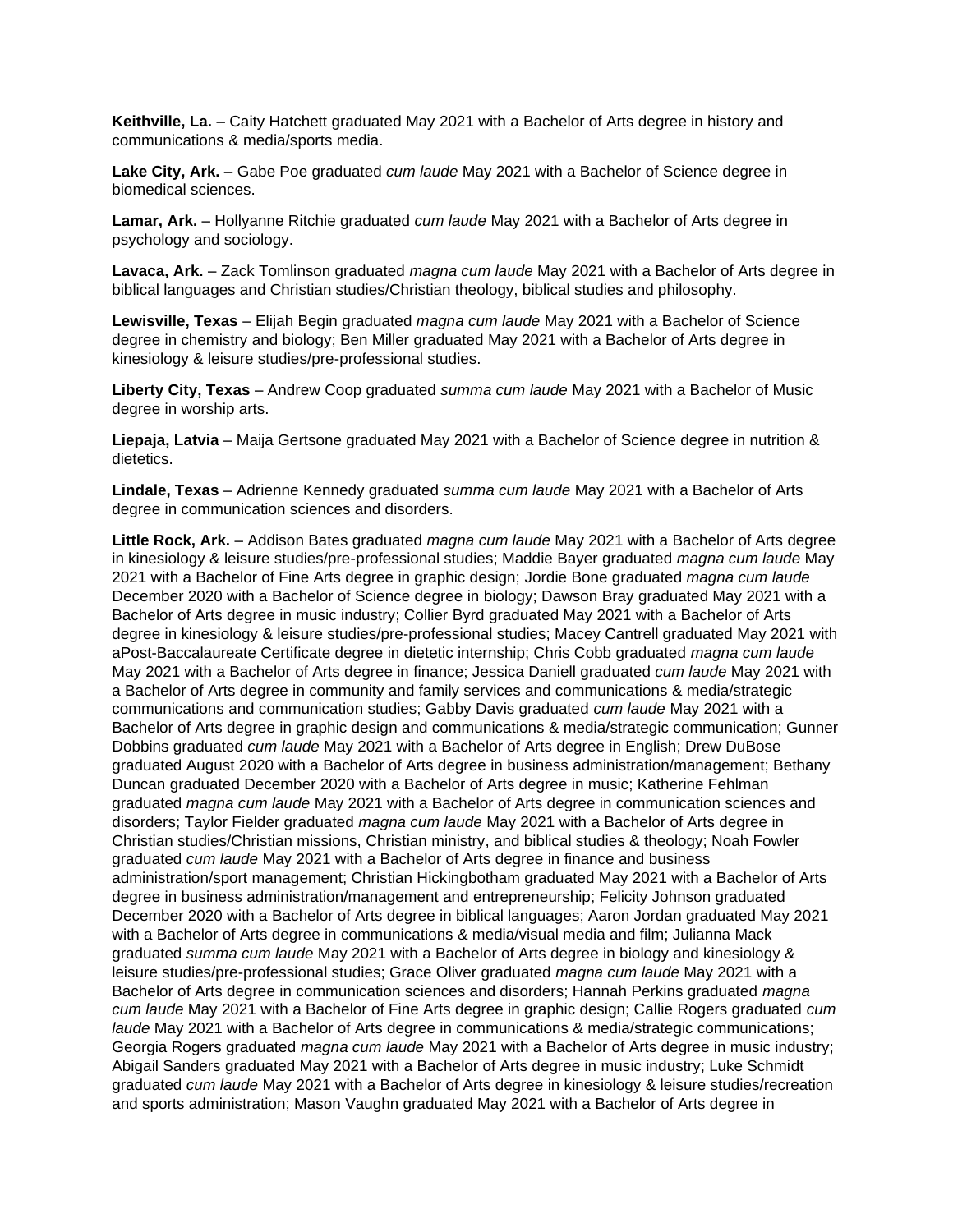business administration/marketing; Payne Warren graduated May 2021 with a Bachelor of Arts degree in finance and business administration/management; Liam Wooten graduated May 2021 with a Bachelor of Arts degree in business administration; Spencer Worth graduated *magna cum laude* May 2021 with a Bachelor of Arts degree in political science.

**Littleton, Colo.** – Ashlyn Heckman graduated *cum laude* May 2021 with a Bachelor of Arts degree in business administration/management.

**Livingston, Texas** – Sollie Jones graduated August 2020 with a Bachelor of Arts degree in communications & media/visual media and film.

**Lockport, Ill.** – Jorie Beaumont graduated *magna cum laude* May 2021 with a Bachelor of Science degree in nutrition & dietetics.

**Mabelvale, Ark.** – Moriah Manchack graduated *magna cum laude* May 2021 with a Bachelor of Arts degree in communication sciences and disorders and Spanish; Keller Smith graduated *magna cum laude* May 2021 with a Bachelor of Science degree in chemistry and biology; Allie Tarnowsky graduated *magna cum laude* May 2021 with a Bachelor of Arts degree in communication sciences and disorders.

**Magnolia, Ark.** – Gracen Seabaugh graduated *summa cum laude* May 2021 with a Bachelor of Arts degree in elementary education; Madison Williamson graduated *summa cum laude* May 2021 with a Bachelor of Arts degree in communication sciences and disorders.

**Malvern, Ark.** – Anna Robinson graduated *cum laude* May 2021 with a Bachelor of Arts degree in Christian studies/Christian missions and Christian ministry; Payne Spence graduated May 2021 with a Bachelor of Arts degree in interdisciplinary studies; Timothy Spiva graduated *summa cum laude* May 2021 with a Bachelor of Science degree in biomedical sciences.

**Marianna, Ark.** – Faith Moore graduated *magna cum laude* May 2021 with a Bachelor of Arts degree in political science.

**Marion, Ark.** – Katlin Hardin graduated *magna cum laude* May 2021 with a Bachelor of Arts degree in communication sciences and disorders; Trexler Proffitt graduated May 2021 with a Bachelor of Arts degree in finance; Ashton Spence graduated December 2020 with a Bachelor of Arts degree in communications & media/visual media and film; Caleb West graduated *cum laude* May 2021 with a Bachelor of Science degree in biomedical sciences.

**Maumelle, Ark. –** Spencer Clark graduated December 2020 with a Bachelor of Arts degree in communications & media/strategic communications; Grace Faulk graduated May 2021 with a Bachelor of Arts degree in music; Kara Rogers graduated May 2021 with a Bachelor of Science degree in biology.

**McKinney, Texas** – Garrett Lee graduated December 2020 with a Bachelor of Arts degree in kinesiology & leisure studies/recreation.

**Melissa, Texas** – Molly Kennedy graduated *summa cum laude* May 2021 with a Bachelor of Fine Arts degree in musical theatre.

**Mena, Ark.** – Karley Cline graduated May 2021 with a Bachelor of Arts degree in business administration/marketing and entrepreneurship; Anthony Kennedy graduated May 2021 with a Bachelor of Arts degree in Christian studies/Christian ministry; Jacklynn Minton graduated *cum laude* May 2021 with a Bachelor of Arts degree in business administration/management and sport management.

**Merrillville, Ind.** – Samantha Dixon graduated May 2021 with a Bachelor of Arts degree in graphic design.

**Mesquite, Texas** – Abi Anderson graduated May 2021 with a Bachelor of Arts degree in theatre arts education.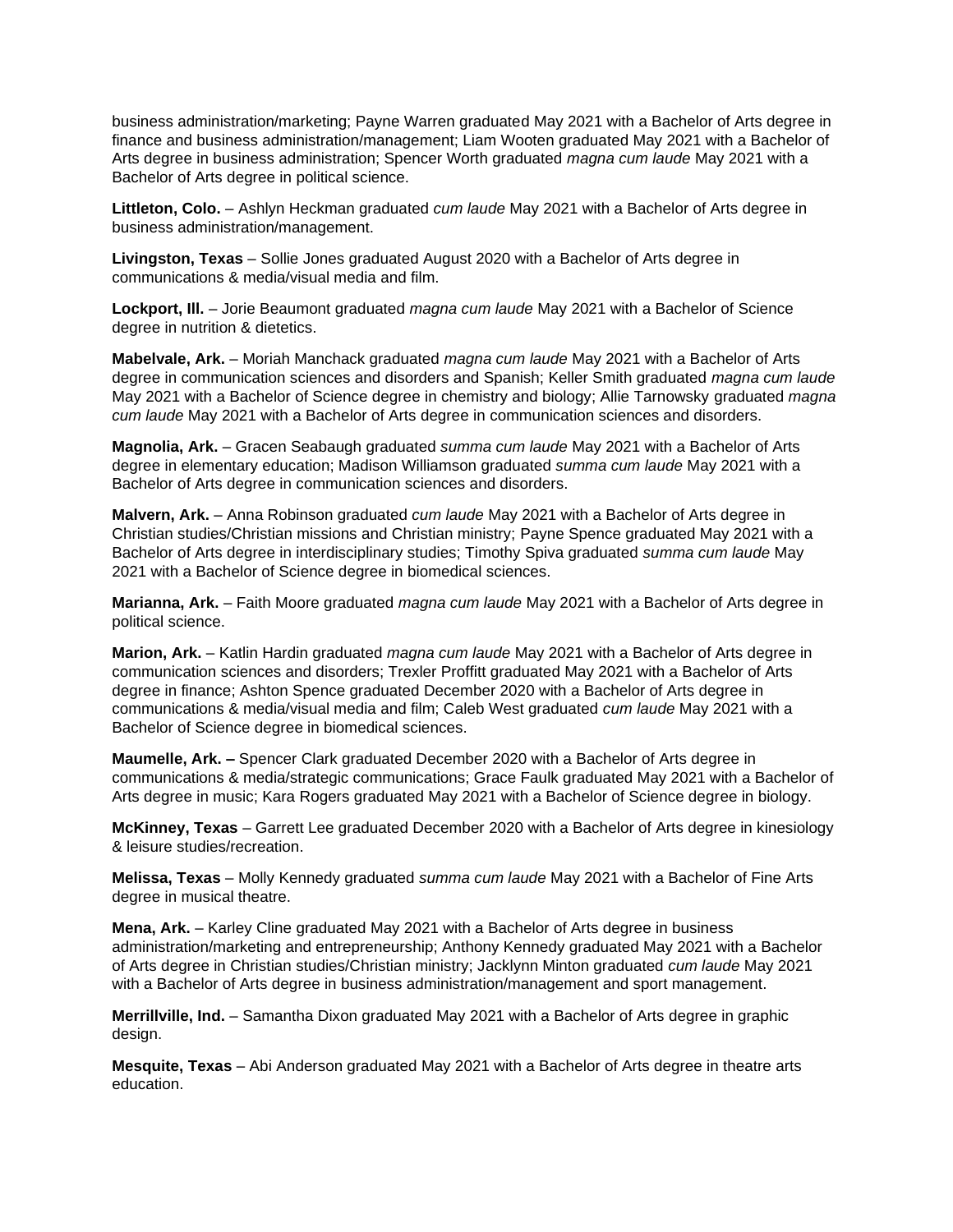**Midlothian, Texas** – Claire Phillips graduated *cum laude* May 2021 with a Bachelor of Arts degree in business administration/marketing and communications & media/strategic communications.

**Monticello, Ark.** – Katelyn Bayless graduated *cum laude* May 2021 with a Bachelor of Music Education degree in choral education.

**Monument, Colo.** – Aileena Schlauch graduated May 2021 with a Bachelor of Arts degree in community and family services.

**Morelia, Mexico** – Carlos Valencia graduated *magna cum laude* May 2021 with a Bachelor of Arts degree in finance and business administration/management.

**Murfreesboro, Ark.** – Dalton Cherry graduated May 2021 with a Bachelor of Arts degree in finance; Jordan Myers graduated *magna cum laude* December 2020 with a Bachelor of Science degree in biology.

**Nacogdoches, Texas** – Mallory Morris graduated May 2021 with a Bachelor of Arts degree in graphic design and communications & media/integrated communication.

**Nashville, Ark.** – Peyton Dodd graduated *magna cum laude* May 2021 with a Bachelor of Arts degree in biology; Hunter White graduated May 2021 with a Bachelor of Arts degree in kinesiology & leisure studies/pre-professional studies; Zack Perez graduated May 2021 with a Bachelor of Arts degree in business administration/entrepreneurship and management; Grace Talley graduated *magna cum laude* May 2021 with a Bachelor of Arts degree in graphic design and communications & media/strategic communication.

**Nashville, Tenn.** – Zach Curry graduated May 2021 with a Bachelor of Arts degree in kinesiology & leisure studies/recreation and sports administration.

**New Braunfels, Texas** – Lauren Schoenherr graduated May 2021 with a Post-Baccalaureate Certificate degree in dietetic internship.

**Newark, New Jersey** – Kyle Wright graduated August 2020 with a Bachelor of Arts degree in business administration/sport management.

**Newport, Ark.** – Julio Pruitt graduated December 2020 with a Bachelor of Arts degree in kinesiology & leisure studies.

**North Little Rock, Ark.** – Cameron Conner graduated May 2021 with a Bachelor of Arts degree in music industry; Madison Cresswell graduated *magna cum laude* May 2021 with a Bachelor of Arts degree in communications & media/multimedia journalism and political science; Mackenzie Holtzclaw graduated August 2020 with a Bachelor of Fine Arts degree in musical theater; Ryan Maloch graduated May 2021 with a Bachelor of Arts degree in business administration/management; Blaine Miller graduated May 2021 with a Bachelor of Arts degree in Christian studies/Christian ministry and biblical studies.

**Oxford, Miss.** – Alyssa Reece graduated *magna cum laude* December 2020 with a Bachelor of Science degree in nutrition & dietetics.

**Panama City Beach, Fla.** – Tyler Fay graduated May 2021 with a Bachelor of Arts degree in communications & media/strategic communications and multimedia journalism.

**Pangburn, Ark.** – Jasmine Baughman graduated *summa cum laude* May 2021 with a Bachelor of Science degree in biology.

**Pine Bluff, Ark.** – Jonathan Harris graduated December 2020 with a Bachelor of Arts degree in finance; Hannah Smith graduated May 2021 with a Bachelor of Arts degree in Christian studies/Christian ministry, biblical studies, and Christian theology; Madelynn Wauters graduated *summa cum laude* May 2021 with a Bachelor of Science degree in chemistry.

**Pinson, Ala.** – Austin Weldon graduated May 2021 with a Bachelor of Arts degree in accounting.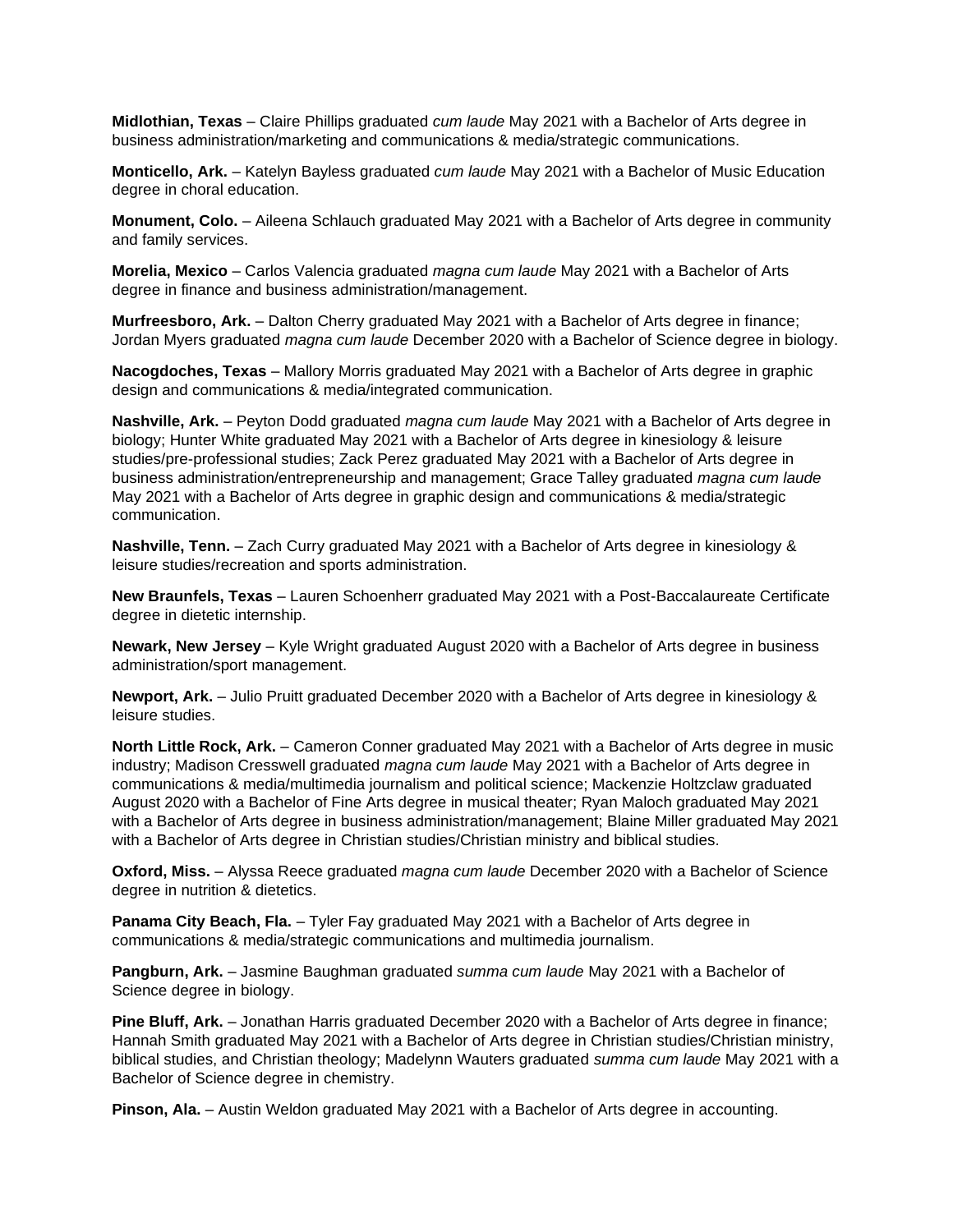**Plano, Texas** – Shannon Hogan graduated *magna cum laude* May 2021 with a Bachelor of Arts degree in business administration/marketing; Bryan Honeck graduated *cum laude* May 2021 with a Bachelor of Science degree in computer science and applied mathematics; Paige Price graduated May 2021 with a Bachelor of Fine Arts degree in musical theatre; Luke Roberson graduated May 2021 with a Bachelor of Arts degree in communications & media/sports media and integrated communications.

**Pleasant View, Tenn.** – Jacob Shelton graduated *summa cum laude* Aug 2020 with a Bachelor of Arts degree in political science and business administration/marketing.

**Prairie Grove, Ark.** – Danielle Hall graduated *summa cum laude* May 2021 with a Bachelor of Fine Arts degree in musical theatre.

**Prescott, Ark.** – Beth Formby-Bruce graduated May 2021 with aPost-Baccalaureate Certificate degree in dietetic internship; Cade Haynie graduated *summa cum laude* May 2021 with a Bachelor of Science degree in biomedical sciences; JaCoya Hodges graduated May 2021 with a Bachelor of Science degree in physics; Katie Tyree graduated May 2021 with a Bachelor of Arts degree in English.

**Princeton, Texas** – Race Karlin graduated December 2020 with a Bachelor of Arts degree in biology.

**Prosper, Texas** – Josiah Waddell graduated August 2020 with a Bachelor of Arts degree in finance; Cade McBride graduated *cum laude* May 2021 with a Bachelor of Arts degree in finance.

**Raleigh, N.C.** – Deborah Weiandt graduated *magna cum laude* May 2021 with a Bachelor of Arts degree in kinesiology & leisure studies/pre-professional studies.

**Rancho Cordova, Calif.** – Lauren Dunaway graduated *cum laude* May 2021 with a Bachelor of Science degree in computer science and applied mathematics.

**Rancho Cucamonga, Calif.** – Shelby Kraft graduated May 2021 with a Post-Baccalaureate Certificate degree in dietetic internship.

**Ribeirão Preto, Brazil** – João Rodrigues graduated *magna cum laude* May 2021 with a Bachelor of Arts degree in finance.

**Rockwall, Texas** – Tray Armstrong graduated *cum laude* May 2021 with a Bachelor of Arts degree in English and psychology; Tyler Riebock graduated *cum laude* May 2021 with a Bachelor of Arts degree in biology.

**Rogers, Ark.** – Kourtney Endicott graduated December 2020 with a Bachelor of Arts degree in elementary education; Sarah Rountree graduated *cum laude* May 2021 with a Bachelor of Arts degree in communication sciences and disorders; Olivia Yarbrough graduated *magna cum laude* May 2021 with a Bachelor of Arts degree in elementary education.

**Roland, Ark.** – Landon King graduated May 2021 with a Bachelor of Arts degree in communications & media/communication studies.

**Royse City, Texas** – Jeremy Beavers graduated May 2021 with a Bachelor of Arts degree in business administration/marketing and management.

**Russellville, Ark.** – Brady Barton graduated *magna cum laude* May 2021 with a Bachelor of Arts degree in political science and graphic design; Sophie Davis graduated May 2021 with a Bachelor of Arts degree in business administration/management; Phillip Lebsack graduated December 2020 with a Bachelor of Arts degree in biblical languages.

**Sacramento, Calif.** – Alex Rowe graduated May 2021 with a Bachelor of Arts degree in communications & media/strategic communication.

**Saint Jo, Texas** – Carlee Vogel graduated May 2021 with a Bachelor of Science degree in biology.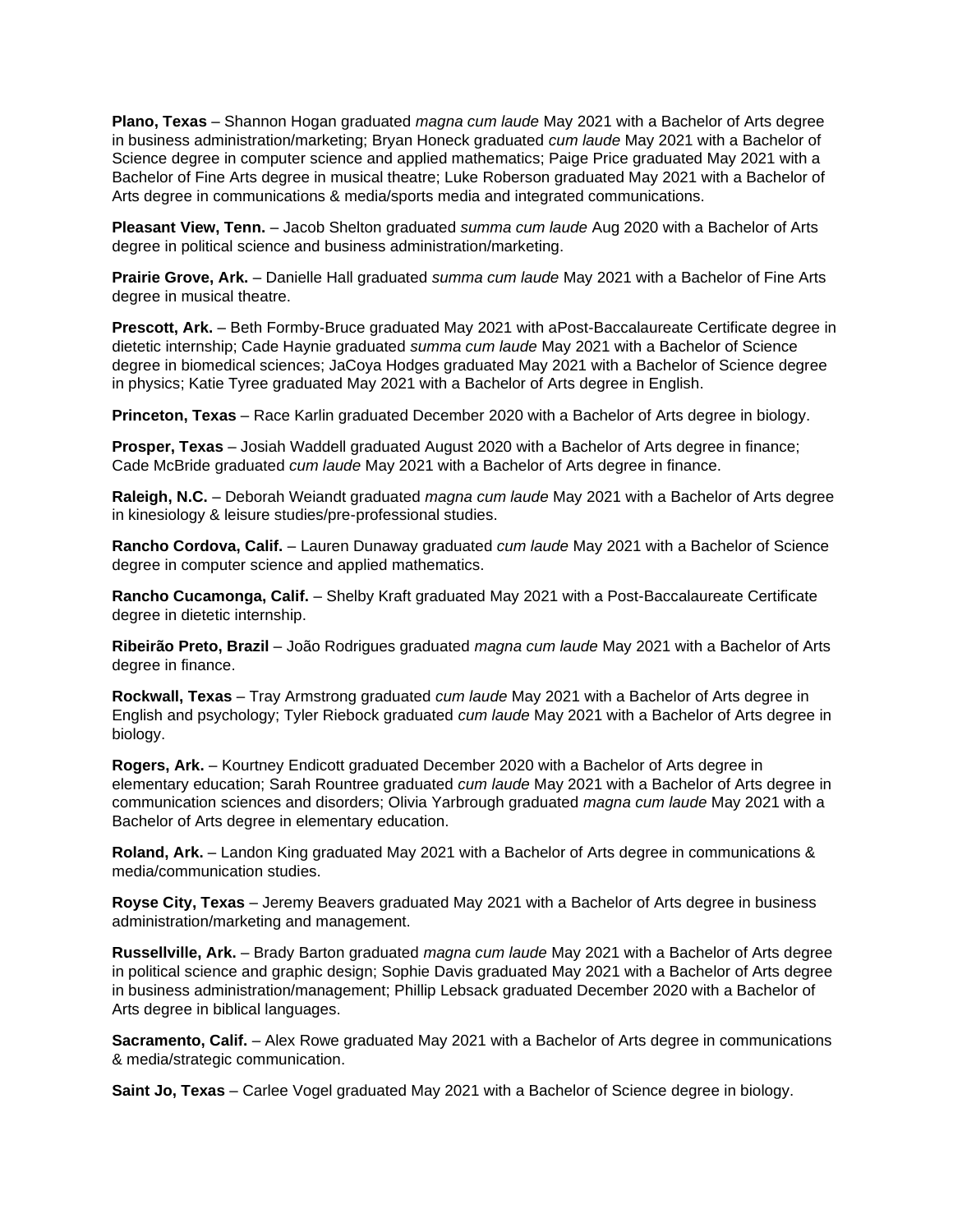**Savannah, Ga.** – Tyrese Allen graduated May 2021 with a Bachelor of Arts degree in biology and a Bachelor of Science degree in psychology.

**Scurry, Texas** – Cameron Collins graduated May 2021 with a Bachelor of Arts degree in middle school education.

**Searcy, Ark.** – Kayla Churchwell graduated *summa cum laude* May 2021 with a Bachelor of Arts degree in Spanish and a Bachelor of Science degree in chemistry and biology; Meredith Parker graduated *magna cum laude* May 2021 with a Bachelor of Arts degree in communication sciences and disorders and sociology.

**ShanDong Province, China** – Estelle Zhang graduated *magna cum laude* May 2021 with a Bachelor of Arts degree in finance and business administration/management.

**Sheridan, Ark.** – Elisabeth Brown graduated *cum laude* May 2021 with a Bachelor of Arts degree in communication sciences and disorders; Luke Hill graduated *cum laude* May 2021 with a Bachelor of Science degree in biology; Madeline Martin graduated *summa cum laude* May 2021 with a Bachelor of Arts degree in communications & media/strategic and a Bachelor of Fine Arts degree in musical theatre; David Rainwater graduated *magna cum laude* May 2021 with a Bachelor of Science degree in biology and chemistry.

**Sherwood, Ark.** – Jacob Roberts graduated May 2021 with a Bachelor of Arts degree in history and secondary education.

**Shreveport, La.** – Jordan Fielder graduated May 2021 with a Bachelor of Arts degree in interdisciplinary studies; Shimorye Hampton graduated May 2021 with a Bachelor of Arts degree in kinesiology & leisure studies/teaching and education; Joseph Presley graduated May 2021 with a Bachelor of Arts degree in biology.

**Sidney, Ark.** – Elizabeth Smith graduated August 2020 with a Bachelor of Arts degree in Christian studies.

**Silsbee, Texas** – Mason Youngblood graduated December 2020 with a Bachelor of Arts degree in kinesiology & leisure studies/teaching and education.

**Singapore** – Melissa Mazen graduated *magna cum laude* May 2021 with a Bachelor of Arts degree in interdisciplinary studies.

**Smackover, Ark.** – Courtney Davis graduated *magna cum laude* May 2021 with a Bachelor of Arts degree in English; Charissa Newton graduated December 2020 with a Bachelor of Arts degree in communications & media/multimedia journalism; Tessa Watson graduated *cum laude* May 2021 with a Bachelor of Arts degree in sociology and a Bachelor of Science degree in psychology and biology.

**Spring, Texas** – Gus Boyd graduated December 2020 with a Bachelor of Arts degree in kinesiology & leisure studies/recreation and sports administration; Josh Salmon graduated May 2021 with a Bachelor of Arts degree in music industry and graphic design.

**Springdale, Ark.** – Paige Williams graduated *cum laude* May 2021 with a Bachelor of Arts degree in accounting and finance.

**Springfield, Mo.** – Kelsey Bailey graduated May 2021 with a Post-Baccalaureate Certificate degree in dietetic internship.

**Stuttgart, Ark.** – Michael Bell graduated May 2021 with a Bachelor of Arts degree in business administration/management.

**Sugar Land, Texas** – Sidney Salyers graduated *summa cum laude* May 2021 with a Bachelor of Arts degree in communication sciences and disorders.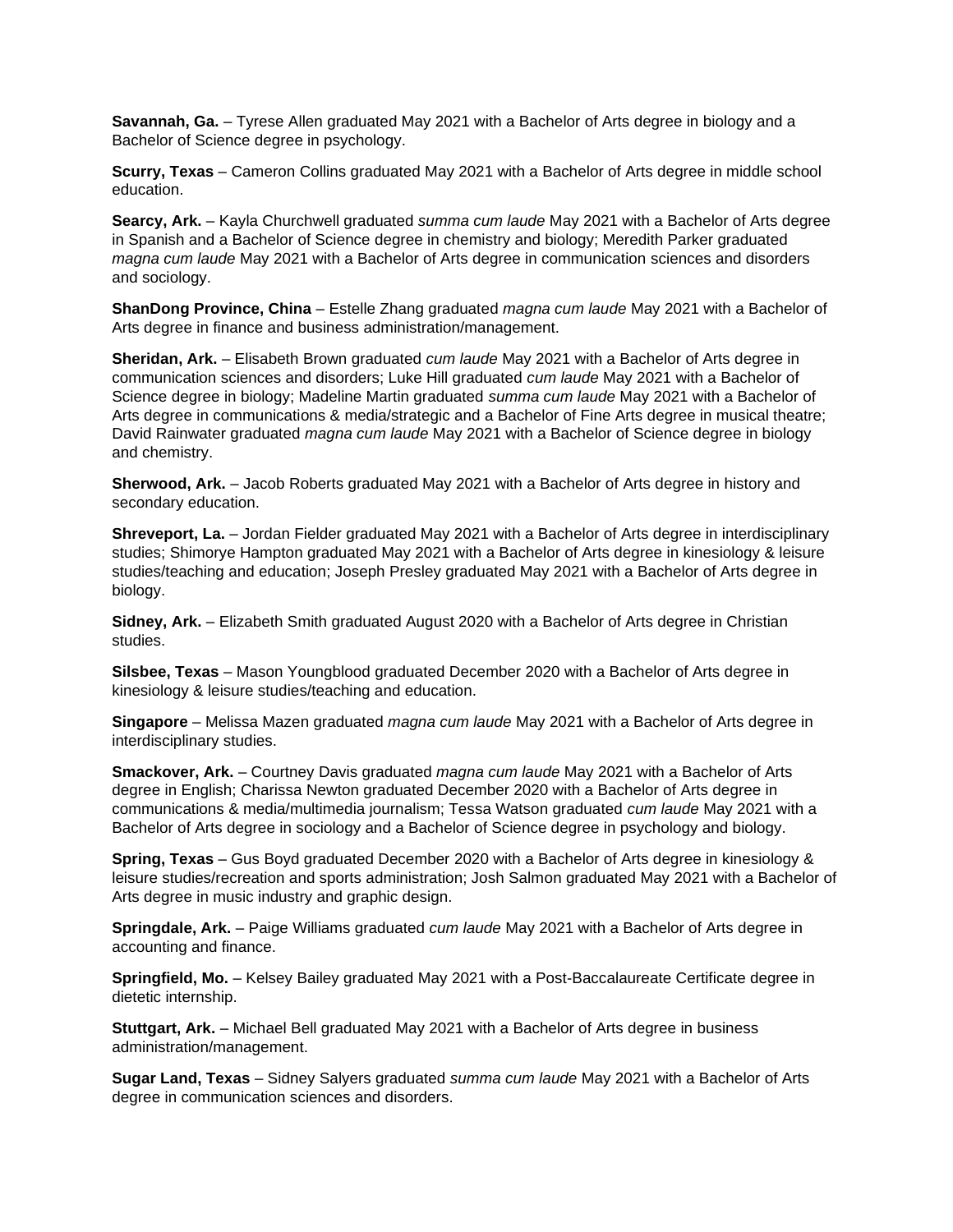**Texarkana, Ark.** – Kat Allen graduated May 2021 with a Bachelor of Science degree in psychology; Eden Crow graduated May 2021 with a Bachelor of Arts degree in kinesiology & leisure studies/teaching and education; Sandy Swanson graduated *cum laude* December 2020 with a Bachelor of Arts degree in psychology; Hannah Terry graduated May 2021 with a Bachelor of Arts degree in Christian studies/Christian missions.

**Texarkana, Texas** – Matt Day graduated *cum laude* May 2021 with a Bachelor of Arts degree in business administration/sport management; Lily Maxwell graduated *cum laude* May 2021 with a Bachelor of Arts degree in accounting and finance; Conner McKellar graduated *cum laude* May 2021 with a Bachelor of Arts degree in accounting and finance; Noah Thompson graduated May 2021 with a Bachelor of Science degree in biology.

**Tulsa, Okla.** – Robert Otero graduated May 2021 with a Bachelor of Science degree in nutrition & dietetics.

**Valencia, Spain** – Javier Sanchis Fito graduated *magna cum laude* May 2021 with a Bachelor of Arts degree in finance and business administration/marketing.

**Van Buren, Ark.** – Madison Shankle graduated *magna cum laude* May 2021 with a Bachelor of Science degree in psychology and biology.

**Waldo, Ark.** – Samantha Pipkin graduated May 2021 with a Bachelor of Arts degree in communications & media/multimedia journalism.

**Waxahachie, Texas** – Zane Smith graduated *summa cum laude* May 2021 with a Bachelor of Science degree in biomedical sciences.

**West Memphis, Ark**. – Jakyya Clay graduated May 2021 with a Bachelor of Arts degree in kinesiology & leisure studies/fitness.

**West Monroe, La.** – Bethany Stewart graduated *cum laude* December 2020 with a Bachelor of Arts degree in middle school education.

**Wheatland, Wyo.** – Cody Cagle graduated *summa cum laude* May 2021 with a Bachelor of Arts degree in Christian studies/Christian ministry and biblical studies.

**White Hall, Ark.** – Christina Beger graduated *summa cum laude* May 2021 with a Bachelor of Arts degree in middle school education; Kaleigh Casada graduated May 2021 with a Bachelor of Science degree in biology; Hunter Smith graduated *summa cum laude* May 2021 with a Bachelor of Science degree in biomedical sciences.

**Wichita, Kan.** – Carlin Campbell graduated May 2021 with a Bachelor of Fine Arts degree in musical theatre.

**Wisner, La.** – C.J. Heckard graduated May 2021 with a Bachelor of Arts degree in business administration/sport management.

**Wylie, Texas** – Emily Koonce graduated *summa cum laude* May 2021 with a Bachelor of Arts degree in English and secondary education; Shae Parker graduated *summa cum laude* May 2021 with a Bachelor of Arts degree in English and secondary education; Braylon Pilant graduated *cum laude* May 2021 with a Bachelor of Arts degree in Christian studies/biblical studies; Lexi Reimer graduated *summa cum laude* May 2021 with a Bachelor of Music Education degree in choral education.

**Zaporiazhzhia, Ukraine** – Anastasiia Ulianova graduated May 2021 with a Bachelor of Arts degree in kinesiology & leisure studies/pre-professional studies.